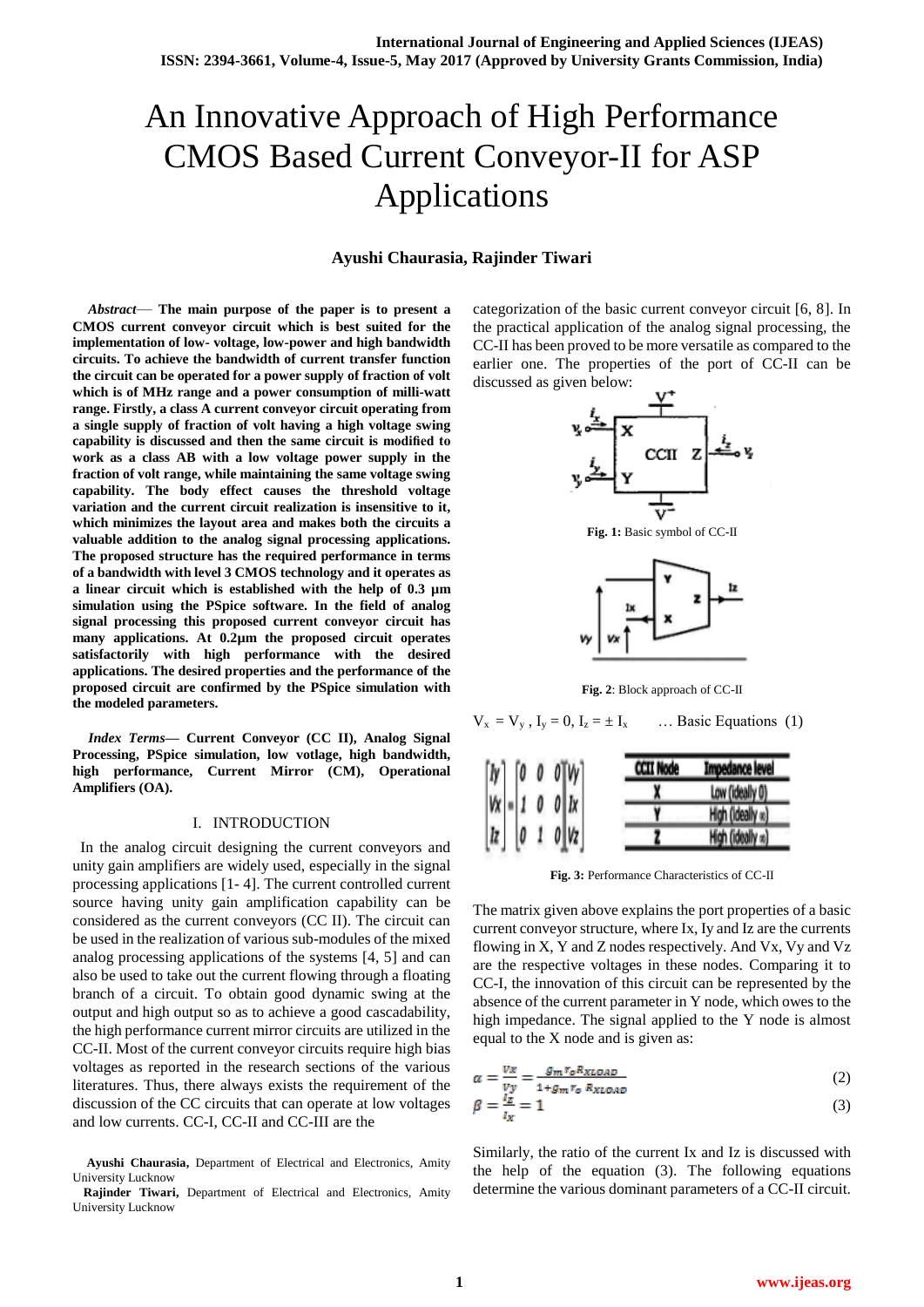$$
V_{in} = \sqrt{\frac{2I_{in}}{p_1} + \Delta V_{th} + |V'|}
$$
 (4)

$$
R_{in} \approx \frac{1}{g_m} \tag{5}
$$

$$
R_{out} \approx \frac{g_m}{g_d} \frac{g_{m2}}{g_{d2}} \tag{6}
$$

$$
Z_y = \gamma W L C_{ox} \tag{7}
$$

Where  $\beta$ ,  $g_m$ ,  $g_d$ ,  $g_{m2}$  and  $g_{d2}$  are the dominant parameters that are used to discuss the performance of the CC-II circuit. And V' parameter is given by equation (8).

$$
V' = nV_t \ln \left\{ \frac{L_4}{W_4} \frac{l_{bias1}}{l_{DO4}} \right\} \tag{8}
$$

#### II. THE BASIC CURRENT CONVEYOR CIRCUIT:

In the development of the analog and mixed signal processing applications the current conveyor circuits plays an important role using the CMOS approach [9, 13]. The CC-II is a three element device, which is basically defined with the help of three basic equations given.



$$
Z_{\nu} = \gamma W L C_{ox} \tag{9}
$$

$$
Z_x \cong \frac{r_0 + R_{ZLOAD}}{1 + a - r_{-}} \cong \frac{1}{a} \quad \text{if} \quad r_0 >> R_{ZLOAD} \tag{10}
$$

$$
Z_z = r_0 + (1 + g_m r_0) R_{XLOAD}
$$
 (11)

In the design of analog signal processing circuits the CC-II act as the natural building block in the research field. It is observed that the signal applied to the y node (MOS gate) is almost equal to the signal obtained at the X node (source of the MOS). The ratio is approximately equal to 1 between the currents  $I_x$  and  $I_z$  and a constant parameter  $\beta$  determines it. The impedance behavior of the circuit at Y node can be determined as the gate capacitance of the MOS which is quite high as per the required parameters. Practically,  $\gamma$  being a constant parameter whose theoretical value becomes 2/3 in the saturation region, otherwise it is 1, W(width) and L(length) of the MOS transistor respectively, Cox is the unitary gain capacitance, and these can be related in the following manner i.e. [14]. From the fig. 4 CC-II circuit it is assumed that the two biasing currents are required to be equal. Also, that the product  $g_m r_o$  value is much greater than unity and then the voltage characteristic of the circuit can be represented as:

$$
\alpha = \frac{v_x}{v_y} = \frac{1}{1 + \frac{1}{(g_{m3} + g_{m4})(\frac{v_{03}}{v_{04}})}} \approx 1\tag{12}
$$

With respect to the traditional implementations which utilize the commercial integrated circuits as the voltage OAs, CC-II based solution is used which reduces the system complexity. Many presentations and articles have witnessed the evolution of the first CC concept, demonstrating the universality of the element in the synthesis of almost all the active functions. To enhance the performance and the utility of the CCII block its evolution has regarded internal topology by maintaining the matrix characteristics. Firstly the CC-II was realized in bipolar technology as commercial products [14, 16]. The advent of MOS transistors has pushed the most of actual integrated solutions towards the use of CMOS technology having higher design simplicity and low power consumption particularly in low voltage portable system applications. CMOS devices suffers from many problems such as body effect, threshold voltage mismatch between nMOS pMOS and lower  $g_m$  values but its low cost especially for a standard technology represents a decisive feature towards its success and utilization. In the implementation of analog basic function the CC is widespread used. CCII-based circuits are always simpler in structure and more versatile, basically for the circuits which has high impedance current output capabilities with respect to commercial solutions with OAs [17, 18]. Furthermore, with the use of CCIIs, the heavy OA limitation of the constant gain-bandwidth product is definitely overcome.

#### III. PROPOSED CURRENT CONVEYOR CIRCUIT:

By using basic CC-IIs we can implement a number of analog applications such as voltage and current amplifiers, current differentiators and integrators, capacitance multipliers, impedance simulators and converters, bi-quadratic filters [19, 26], voltage-to-current and current-to-voltage converters, instrumentation amplifiers, oscillators and waveform generators, etc.. Many solutions are given in the literatures that were used in the past but now new possibilities along with high performance can be certainly considered for the future, especially at lower supply voltages and with more reduced dissipation. The implementation of the basic current conveyor holds an important aspect, having the operation and behavior of its non-ideal characteristics i.e. input and output real and imaginary parasitic impedances, current and voltage transfer functions. This approach leads us in the direction of an enhanced and modified model for the CC-II device [27, 29]. Moreover, the development of novel architectures able to implement analog functions with a lower number of basic elements can be of certain interest for the researchers with new fields of applications for the CC-II, i.e. the development of current-mode sensor interface circuits. The proposed circuit has four current mirrors, one biasing resistor and a translinear section which is composed of two current quasi-mirrors which are topologically similar to the current mirrors but they behave differently. The type of current mirror to be used depends on the application for which the circuit is designed and for which output voltages are needed in excess of the threshold voltage to operate properly. The basic current conveyor with simple current mirrors is implemented with a smaller number of transistors, influences the bandwidth of the circuit, i.e. it allows operation at higher frequencies. A smaller power supply voltage is needed for biasing of smaller no. of transistors and the power consumption is reduced. If all the CMOS transistors have matched characteristics and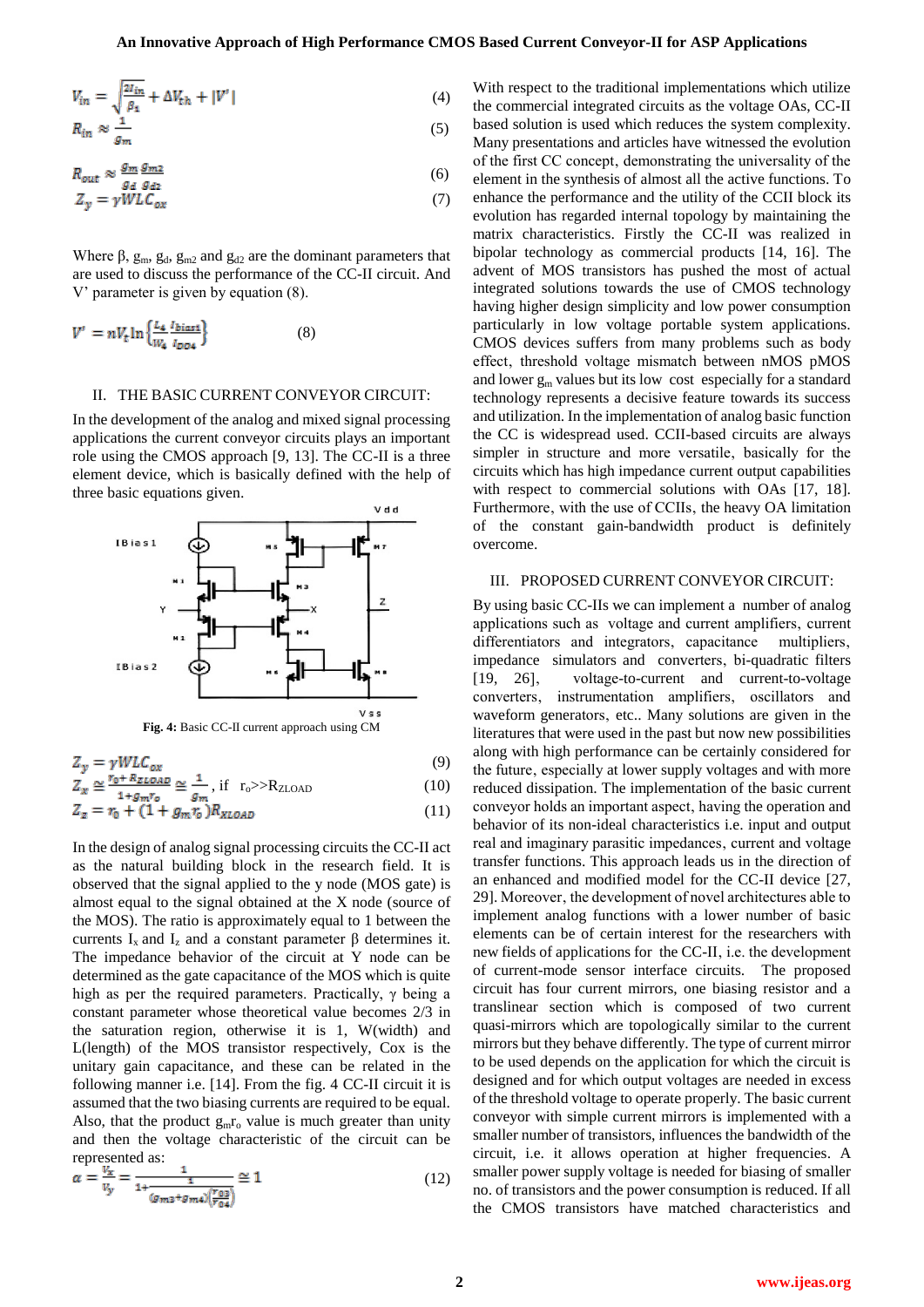infinite output resistances M6 and M8 have equal currents and gate-source voltages i.e.

$$
i_{D6} = i_{D8} = I_{bias} \tag{13}
$$

$$
v_{G56} = v_{G58} \tag{14}
$$

It implies that the desired performance of the circuit is achieved when  $i_v=0$ . The drain currents  $i_{D7}$ ,  $i_{D9}$  are equal to the currents i<sub>D6</sub> and i<sub>D8</sub> when i<sub>x</sub>=0. All drain currents of transistors in the translinear sections are equal to  $I_{bias}$ . Now when  $i_x \neq 0$ , then we can have

$$
i_{D7} + i_X = i_{D9} \tag{15}
$$

Since the complete current conveyor is symmetrical and all the CMOS transistors are matched then the following relationship holds for  $i_x \ll I_{bias}$ 

$$
i_{D7} \approx I_{bias} - \frac{1}{2} i_X \tag{16}
$$

$$
i_{D9} \approx I_{bias} + \frac{1}{2} i_X \tag{17}
$$

With the use of the mathematical equations stated above, the proposed circuit behaves as a current conveyor circuit by fulfilling all the required conditions with the best possible performance and can also be utilized in the realization of the various analog signal processing applications.



**Fig. 5**: Proposed Cascoded CMOS based CC-II circuit

### IV. SIMULATION RESULTS:

The 0.2µm CMOS technology has been used to simulate the proposed CC- II circuit for level 3 parameters. The proposed circuit performance has been discussed in this simulation on the basis of transient analysis, dc analysis of the current conveyor circuit and performance or noise analysis, with the use of modeled parameters. Fig: 6 show the transient analysis of the proposed circuit with the desired performance. It exhibits that according to the theoretical concepts, this circuit exactly replicate the input with the accepted level of delay and with a minimum possible deterioration of the desired signal. Fig: 7 show the performance analysis of the circuit with respect to the gain and the phase analysis to the desired limits. And the fig: 8 show the dc analysis of the circuit, with the input signal replication at the output of the system. The noise performance of the circuit was evaluated and the noise gain was found nearly zero. The proposed structure's power consumption increases marginally from its rated value.



#### V. CONCLUSION:

In this paper, the authors have presented the overview of an innovative high performance current conveyor circuit that is capable of operating at low voltages. The proposed CC-II in the paper is capable to be operated at 1.0 V and exhibits a power dissipation of 3mW having a bandwidth of 60 MHz. The range of the input current extends from -300 pA to 300 pA. This structure could be easily modified to function as CCI, CCII or CCIII. The various algorithms of the signal processing use mathematical functions which can be generated using the application of this circuit. This CMOS based cascoded CC-II circuit realizations forwards a circuit that provides a rail to rail swinging capability having excellent linearity. No compensating capacitors are required by the circuit so, they have a wide bandwidth which is independent of the gain. The given circuits operation is insensitive to the threshold voltage variation which is the result from the body effect. PSpice simulations which are based on the level-3 parameters obtained through CMOS are in total support with